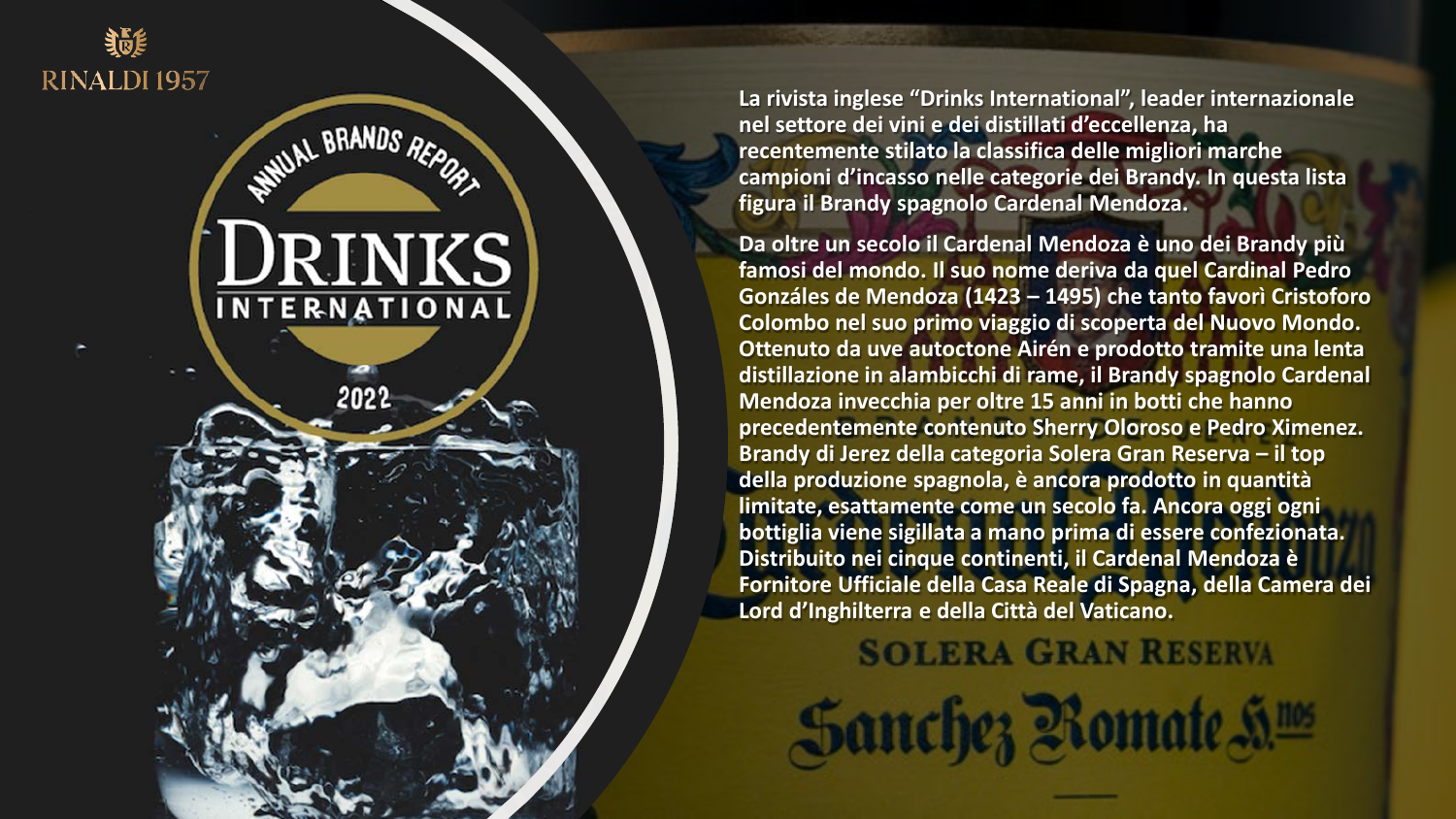## SYNESTHESIA

denal Mendoz

ASICO

Turdenal Mendoza **SOLERA GRAN RESERVA** Sanchez Romate A.105 Fundada en 1781

## Sardenal Mendoza

**SINCE 1781** 

40%Vol. DRINK SMARTLY